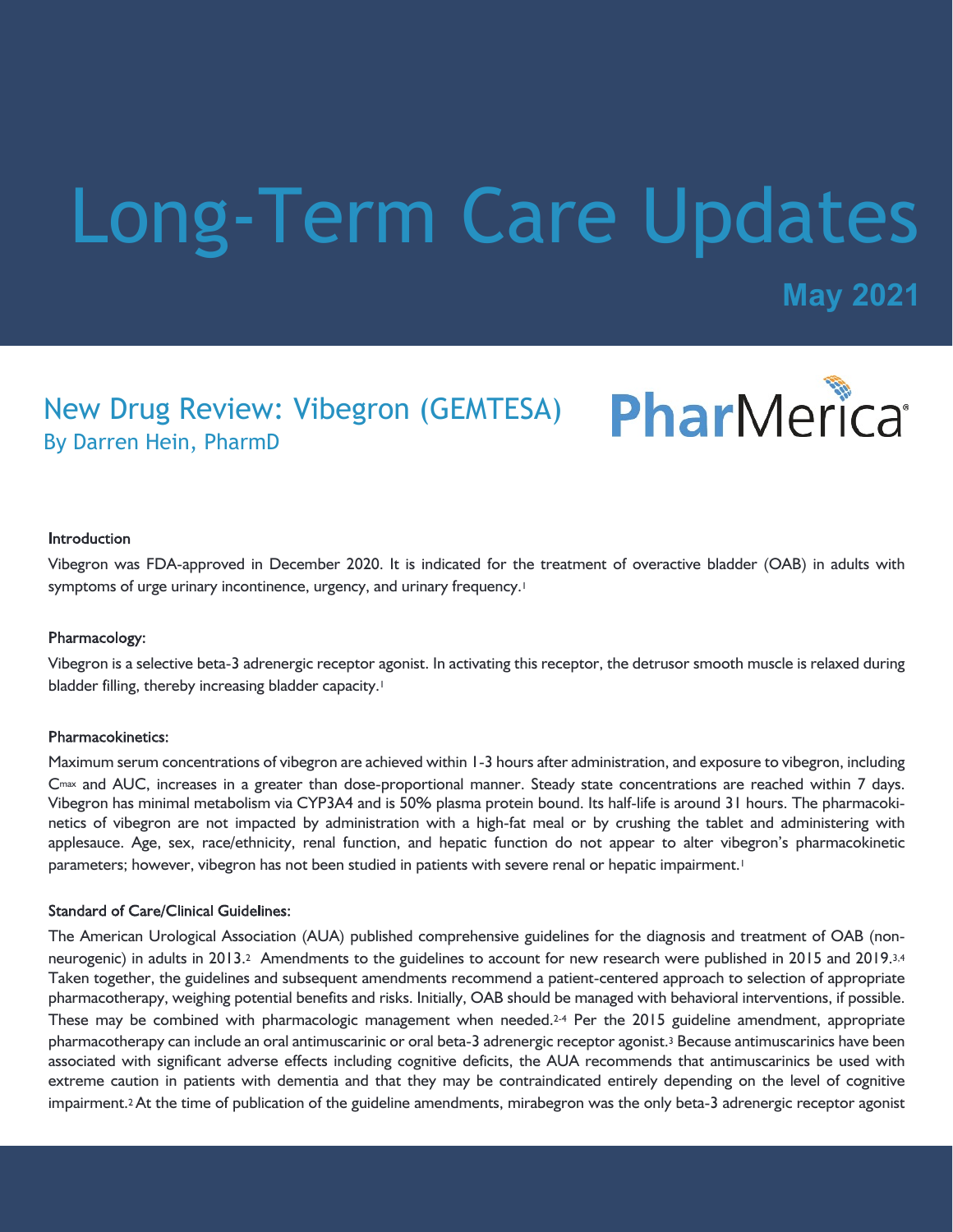on the market, and the AUA noted that mirabegron appeared to offer similar efficacy to the antimuscarinics with a lower risk for dry mouth and constipation.3 The 2019 guideline amendment addressed the use of combination therapy, noting that combination therapy with an antimuscarinic and a beta-3 adrenergic receptor agonist is appropriate for patients refractory to monotherapy.<sup>4</sup> The AUA also suggests that dose modifications or switching between drugs within the same class should be considered in patients who experience inadequate symptom control or unacceptable adverse events with any one therapy. For carefully-selected and thoroughly-counseled patients with moderate-to-severe symptoms who do not respond to behavioral interventions plus oral pharmacotherapy, intradetrusor onabotulinumtoxinA, peripheral tibial nerve stimulation, or sacral neuromodulation can be considered.<sup>3</sup>

The Society for Post-Acute and Long-Term Care Medicine (AMDA) clinical practice guidelines for the management of Urinary Incontinence in the Long-Term Care Setting were last revised in 2012.5 These explicitly state that immediate release oxybutynin therapy is not appropriate in the long-term care setting. The following agents are listed as potential pharmacologic interventions for the treatment of urge incontinence: darifenacin, fesoterodine, solifenacin, tolterodine, and trospium. Patients should receive an adequate trial period of pharmacologic therapy before switching to another agent; it can take up to 3 months for patients to experience the full benefit of some treatments. AMDA guidelines briefly mention mirabegron, approved around the time of publication, as a potential alternative to anticholinergic treatments for OAB and note that, at the time of guideline preparation, there were no known geriatric-specific concerns which would limit the use of mirabegron in the elderly population.<sup>5</sup>

Given the date of publication, vibegron's place in therapy is not described in the guidelines above; however, it would be reasonable to place it alongside mirabegron as an alternative beta-3 adrenergic receptor agonist.

#### **Comparative Clinical Efficacy:**

Vibegron was FDA-approved on the basis of one 12-week, phase III clinical trial (EMPOWUR) that included 1518 adult patients with OAB (see Table 2). In this study, vibegron 75mg once daily was compared to tolterodine extended release 4mg and placebo. After 12 weeks, daily micturitions decreased by 0.5, daily urgency episodes decreased by 0.7, and volume voided/micturition increased by 21.3mL with vibegron vs. placebo (p≤0.002 for all). Additionally, in patients with wet OAB, daily UUI episodes decreased by 0.6 vs. placebo (p<0.001), and these patients had a 42% greater relative risk of achieving a ≥75% reduction in daily UUI episodes with vibegron vs. placebo. For every 7 patients with wet OAB receiving vibegron over placebo, one additional patient reached this endpoint.6 Vibegron was also found to improve quality of life scores when compared with placebo.7 While a statistical comparison between vibegron and tolterodine was not conducted, vibegron showed numerical improvements over tolterodine for all of the efficacy-related endpoints above.6 A subpopulation analysis of the EMPOWUR study found similar results in patients ≥65 years of age, suggesting that vibegron works as well or better in elderly patients.8 Earlier studies also confirmed the safety and efficacy of vibegron in patients with OAB.9,10 However, these trials evaluated different patient populations (e.g., Japanese subjects) and/or unapproved doses of vibegron (e.g., 3mg, 15mg, 50mg, 100mg).

The long-term safety and efficacy of vibegron was established from an extension of the EMPOWUR trial that included 505 patients receiving either vibegron or tolterodine for 52 weeks. On average, vibegron reduced daily micturitions by 2.4, urgency episodes by 3.4, and incontinence episodes by 2.5 when compared to baseline. Vibegron was superior to tolterodine with respect to the improvement in daily incontinence episodes (-2.5 vs. -1.9; p<0.05). Additionally, vibegron decreased the mean number of daily UUI episodes vs. tolterodine in patients with wet OAB (-2.2 vs. -1.7; p<0.05). Approximately 50% of patients in each group saw a  $\geq$ 50% reduction in urgency episodes, and, in patients with wet OAB, 61.0% receiving vibegron vs. 54.4% receiving tolterodine reported a ≥75% reduction in daily UUI episodes.<sup>11</sup>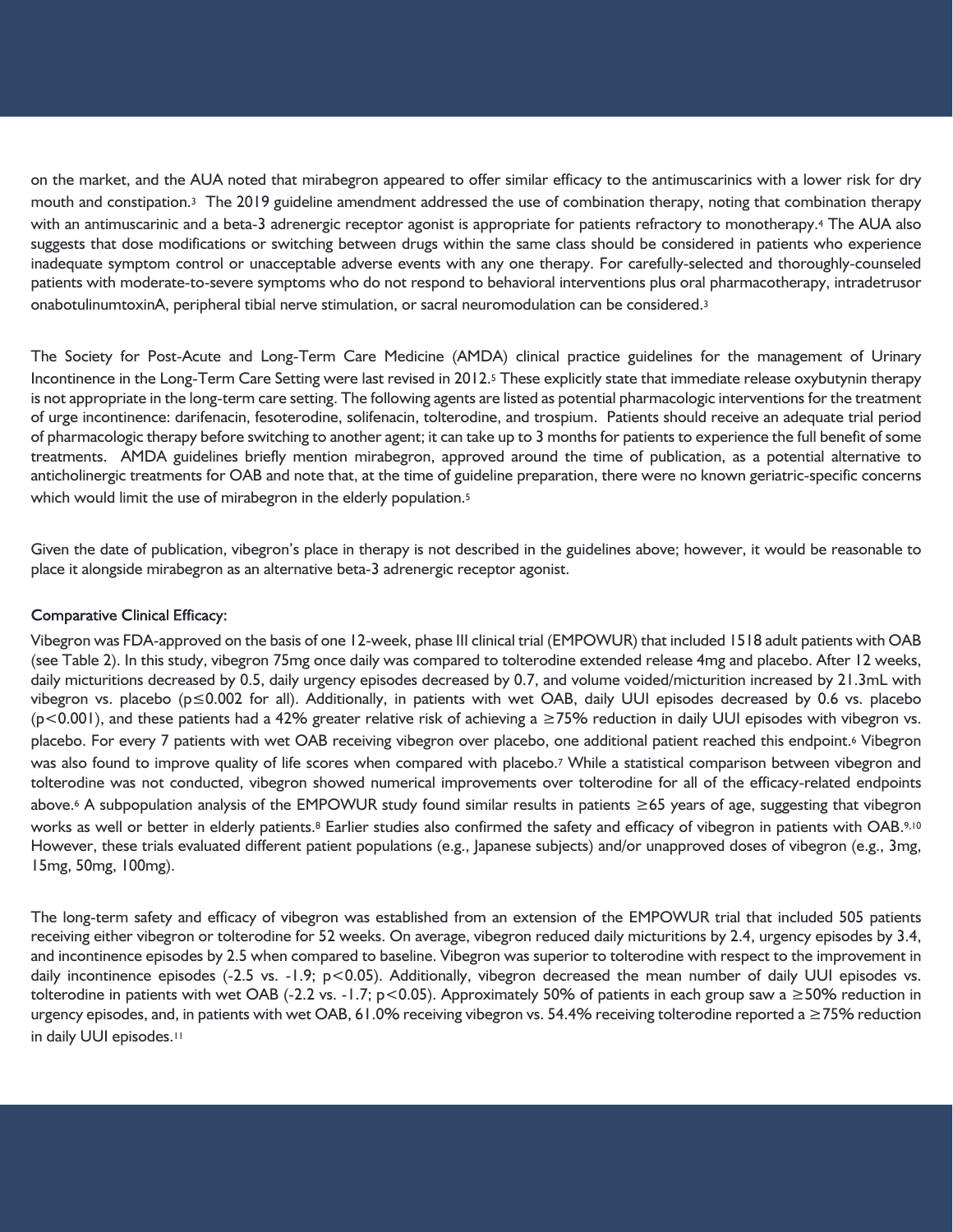#### **Adverse Reactions:**

Vibegron was generally well-tolerated in the EMPOWUR study. Eight patients (1.5%) receiving vibegron reported serious adverse events, and 9 patients (1.7%) discontinued treatment with vibegron due to an adverse event. Adverse event-related discontinuation was similar to placebo (1.1%) and lower than tolterodine (3.3%). While not common, urinary retention was reported in 0.6%, 0.7%, and 0.4% of patients receiving vibegron, tolterodine, and placebo. The most common adverse reactions reported include headache (4.0%), nasopharyngitis (2.8%), diarrhea (2.2%), and nausea (2.2%).<sup>6</sup>

With the exception of dry mouth, rates of adverse reactions in elderly patients in the EMPOWUR study were similar to those reported in the complete study population. Additionally, cardiovascular adverse events were rare, with rates similar to placebo.<sup>8</sup>

An extension of the EMPOWUR study provides evidence related to rates of adverse reactions when vibegron is taken long-term. While the extension study did not include a placebo group, results indicate that vibegron continues to be well-tolerated when compared with tolterodine when taken for at least one year. In the extension period (40 weeks), 1.5% of patients taking vibegron and 3.4% taking tolterodine discontinued treatment due to adverse effects. Additionally, 3.3% of patients taking vibegron and 4.3% taking tolterodine experienced one or more treatment-emergent serious adverse effects.<sup>11</sup>

#### QT Prolongation:

Vibegron does not prolong the QTc interval. A single 390mg dose of vibegron (5.2 times the usual dose) did not affect cardiac electrophysiology.<sup>1</sup>

#### **Contraindications, Warnings & Precautions:**

Labeled contraindications, warnings, and precautions for vibegron include hypersensitivity (contraindication) and urinary retention (warning/precaution). Patients receiving vibegron should be monitored for signs and symptoms of urinary retention, as this adverse effect has been reported with its use. The risk for urinary retention may be greater in patients taking vibegron with anticholinergic drugs for OAB. Vibegron should be discontinued in patients who develop urinary retention.<sup>1</sup>

#### **Drug Interactions:**

While vibegron is a CYP3A4 substrate, this isoenzyme plays a minor role in its metabolism, and *in vitro* drug interaction studies show no clinically relevant interactions between strong CYP3A4 inducers or inhibitors and vibegron. Additionally, while vibegron is a P-glycoprotein (P-gp) substrate, it does not appear to interact with P-gp inhibitors. Administration of vibegron with digoxin has been shown to increase the Cmax and AUC of digoxin by 21% and 11%, respectively. While vibegron does not have anticholinergic properties, urinary retention has been rarely reported in patients taking vibegron.1 Theoretically, concomitant use of vibegron with anticholinergic drugs might increase the risk for urinary retention.<sup>12</sup>

#### **Recommended Monitoring:**

All patients should be monitored for improvement in symptoms of OAB, including urinary incontinence, urgency, and frequency. No laboratory monitoring is required for vibegron.<sup>12</sup>

#### **Geriatric/Nursing Considerations:**

Of the 526 patients who received vibegron in the phase 3 EMPOWUR trial, 46% were  $\geq$  65 years of age and 14% were  $\geq$ 75 years of age. No differences in safety or efficacy outcomes were reported between patients ≥65 years of age and younger patients.<sup>1,8</sup>

Vibegron tablets may be crushed, mixed with a tablespoon of applesauce, and taken immediately with a glass of water in patients with difficulty swallowing oral tablets.<sup>1</sup>